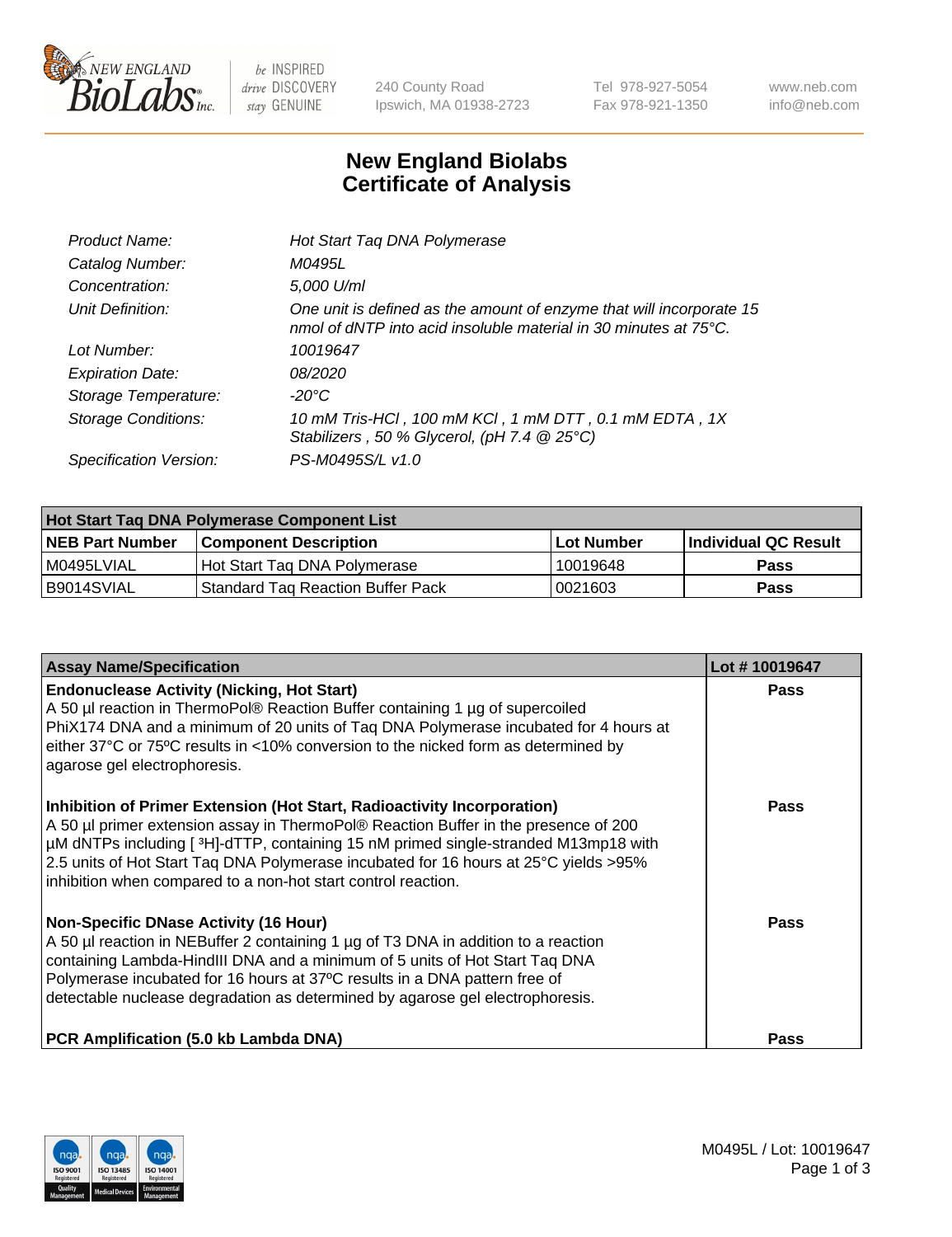

 $be$  INSPIRED drive DISCOVERY stay GENUINE

240 County Road Ipswich, MA 01938-2723 Tel 978-927-5054 Fax 978-921-1350 www.neb.com info@neb.com

| <b>Assay Name/Specification</b>                                                                                                                                                                                                                                                                                                                                                                                                                                       | Lot #10019647 |
|-----------------------------------------------------------------------------------------------------------------------------------------------------------------------------------------------------------------------------------------------------------------------------------------------------------------------------------------------------------------------------------------------------------------------------------------------------------------------|---------------|
| A 50 µl reaction in ThermoPol® Reaction Buffer in the presence of 200 µM dNTPs and<br>0.2 µM primers containing 5 ng Lambda DNA with 1.25 units of Hot Start Taq DNA<br>Polymerase for 25 cycles of PCR amplification results in the expected 5.0 kb<br>product.                                                                                                                                                                                                      |               |
| PCR Amplification (Hot Start 2 kb Lambda DNA)<br>A 50 µl reaction in ThermoPol® Reaction Buffer in the presence of 200 µM dNTPs and<br>0.2 µM primers containing 20 pg Lambda DNA and 100 ng Human Genomic DNA with 1.25<br>units of Hot Start Taq DNA Polymerase for 30 cycles of PCR amplification results in<br>an increase in yield of the 2 kb Lambda product and a decrease in non-specific<br>genomic bands when compared to a non-hot start control reaction. | Pass          |
| <b>Phosphatase Activity (pNPP)</b><br>A 200 µl reaction in 1M Diethanolamine, pH 9.8, 0.5 mM MgCl2 containing 2.5 mM<br>p-Nitrophenyl Phosphate (pNPP) and a minimum of 100 units Taq DNA Polymerase<br>incubated for 4 hours at 37°C yields <0.0001 unit of alkaline phosphatase activity<br>as determined by spectrophotometric analysis.                                                                                                                           | Pass          |
| <b>Protein Purity Assay (SDS-PAGE)</b><br>Taq DNA Polymerase is ≥ 99% pure as determined by SDS-PAGE analysis using Coomassie<br>Blue detection.                                                                                                                                                                                                                                                                                                                      | <b>Pass</b>   |
| <b>qPCR DNA Contamination (E. coli Genomic)</b><br>A minimum of 5 units of Hot Start Taq DNA Polymerase is screened for the presence of<br>E. coli genomic DNA using SYBR® Green qPCR with primers specific for the E. coli 16S<br>rRNA locus. Results are quantified using a standard curve generated from purified E.<br>coli genomic DNA. The measured level of E. coli genomic DNA contamination is $\leq 1$ E.<br>coli genome.                                   | Pass          |
| <b>RNase Activity (Extended Digestion)</b><br>A 10 µl reaction in NEBuffer 4 containing 40 ng of a 300 base single-stranded RNA<br>and a minimum of 1 µl of Hot Start Taq DNA Polymerase is incubated at 37°C. After<br>incubation for 16 hours, >90% of the substrate RNA remains intact as determined by<br>gel electrophoresis using fluorescent detection.                                                                                                        | <b>Pass</b>   |
| Single Stranded DNase Activity (Hot Start, FAM-Labeled Oligo)<br>A 50 µl reaction in ThermoPol® Reaction Buffer containing a 10 nM solution of a<br>fluorescent internal labeled oligonucleotide and a minimum of 25 units of Taq DNA<br>Polymerase incubated for 30 minutes at either 37°C or 75°C yields <10% degradation<br>as determined by capillary electrophoresis.                                                                                            | <b>Pass</b>   |

This product has been tested and shown to be in compliance with all specifications.